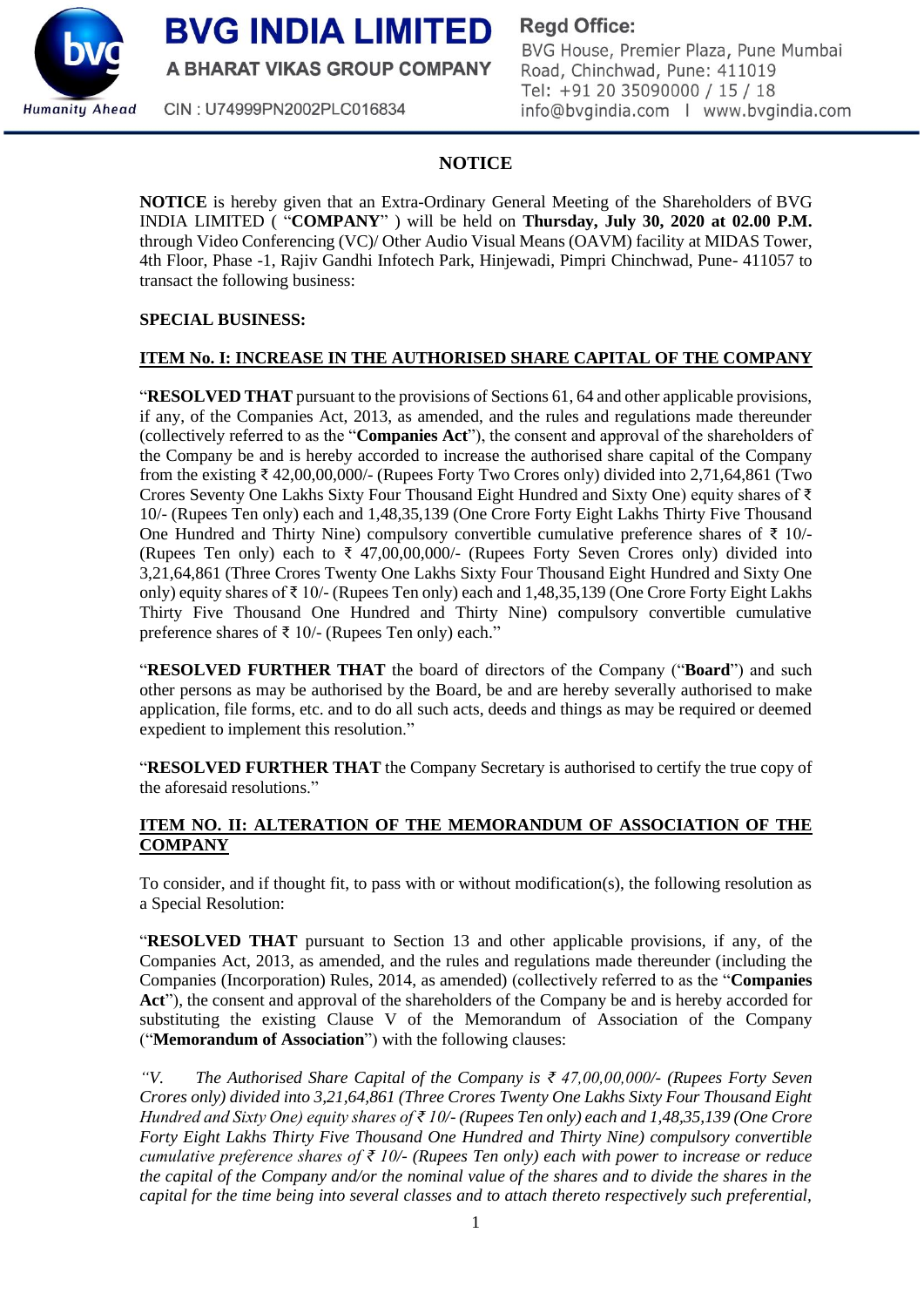*deferred, qualified or special rights, privileges or conditions with or without voting rights as may be determined by or in accordance with the Articles of Association of the Company or as may be decided by the Board of Directors or by the Company in General Meeting, as applicable, in conformity with the provisions of the Act, and to vary, modify, amalgamate or abrogate any such rights, privileges or conditions and to consolidate or sub-divide the shares and issue shares of higher or lower denominations in such manner as may be permitted by the Act or provided by the Articles of Association of the Company for the time being;."*

Further, all references to "Companies Act, 1956" in the Memorandum of Association shall stand replaced with "Companies Act, 2013".

"**RESOLVED FURTHER THAT** the Board of Directors of the Company ("**Board**") and such other persons as may be authorised by the Board, be and are hereby severally authorised to do all such acts, matters, deeds and things necessary or desirable in connection with or incidental to give effect to the above resolution, including but not limited to finalising Clause V, file the necessary application with the regulatory authorities, to settle all questions, difficulties or doubts that may arise, submit such other documents and information as may be required by any regulatory authority, accept on behalf of the Company such conditions and modifications as may be prescribed or imposed by any regulatory authority and engage in any other communication with any regulatory authority and publish necessary gazette notifications, if required, for and in connection with the proposed amendment to Clause V of the Memorandum of Association of the Company, as may be required under the applicable laws, and filing of necessary forms with the Registrar of Companies, Maharashtra at Pune and to comply with all other requirements in this regard."

### **ITEM NO. III: ADOPTION OF NEW ARTICLES OF ASSOCIATION OF THE COMPANY**

To consider, and if thought fit, to pass with or without modification(s), the following resolution as a Special Resolution:

"**RESOLVED THAT** pursuant to the provisions of Section 14 and other applicable provisions, if any, of the Companies Act, 2013, as amended, and the rules and regulations made thereunder (collectively referred to as the "**Companies Act**") the applicable provisions of the Securities Contracts (Regulation) Act, 1956, the Securities Contracts (Regulation) Rules, 1957, each as amended and the listing requirements of the stock exchange(s) where the securities of the Company are proposed to be listed and in accordance with the enabling provisions of the Memorandum and Articles of Association and subject to the applicable provisions of any other applicable law, the consent and approval of the shareholders of the Company be and is hereby accorded for substitution of the existing set of Articles of Association of the Company with the new set of Articles of Association of the Company, as placed before the Shareholders of the Company, and the same be adopted as new Articles of Association of the Company."

"**RESOLVED FURTHER THAT** the Board of Directors of the Company ("**Board**") and such other persons as may be authorised by the Board, be and are hereby severally authorised to file necessary forms with the Registrar of Companies, Maharashtra at Pune and do all such acts, deeds, matters and things as may be required to be done to give effect to the above resolution."

"**RESOLVED FURTHER THAT** the Company Secretary is authorised to certify the true copy of the aforesaid resolutions."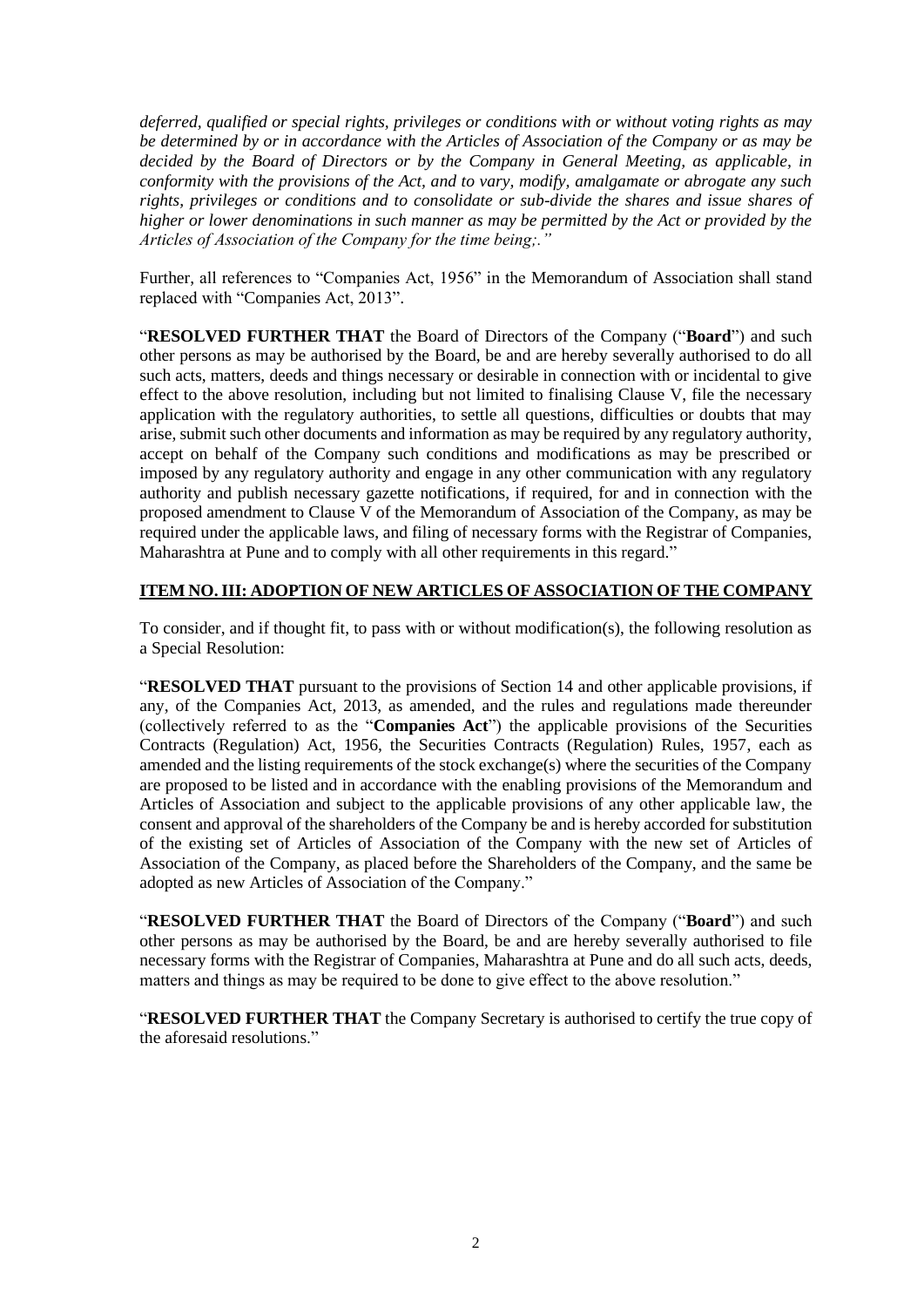#### **ITEM NO. IV: INITIAL PUBLIC OFFER OF EQUITY SHARES**

To consider, and if thought fit, to pass, with or without modifications, the following resolution as a Special Resolution:

"**RESOLVED THAT** pursuant to the provisions of Sections 23, 62(1)(c) and other applicable provisions, if any, of the Companies Act, 2013, as amended, and the rules and regulations made thereunder including the Companies (Prospectus and Allotment of Securities) Rules, 2014, as amended, the Companies (Share Capital and Debentures) Rules, 2014, as amended, (collectively referred to as the "**Companies Act**"), the Securities Contracts (Regulation) Act, 1956, as amended, and the rules and regulations made thereunder, the Securities and Exchange Board of India (Issue of Capital and Disclosure Requirements) Regulations, 2018, as amended ("**SEBI ICDR Regulations**"), the Securities and Exchange Board of India (Listing Obligations and Disclosure Requirements) Regulations, 2015, as amended, the Foreign Exchange Management Act, 1999, as amended, and the Foreign Exchange Management (Non-debt Instruments) Rules, 2019 and any other applicable rules, regulations, guidelines, clarifications, circulars and notifications issued by the Government of India ("**GoI**"), including the Department for Promotion of Industry and Internal Trade, Securities and Exchange Board of India ("**SEBI**") or Reserve Bank of India ("**RBI**") and any other applicable laws, rules and regulations, in India or outside India (collectively, the "**Applicable Laws**"), and in accordance with the enabling provisions of the Memorandum of Association and the Articles of Association of the Company and the uniform listing agreement to be entered into between the Company and the respective recognised Stock Exchanges of India where the equity shares of face value of ₹ 10 each of the Company ("**Equity Shares**") are proposed to be listed ("**Stock Exchanges**"), and subject to any approvals from the GoI, the Registrar of Companies, Maharashtra at Pune ("**RoC**"), SEBI, RBI, and any other appropriate governmental, statutory and Regulatory Authorities of India ("**Regulatory Authorities**"), and such other approvals, consents, permissions and sanctions as may be required from the Regulatory Authorities and subject to such conditions and modifications as may be prescribed, stipulated or imposed by any of them while granting such approvals, consents, permissions and sanctions, and which may be agreed to by the Board of Directors of the Company (hereinafter referred to as the "**Board**" which term shall include a duly authorised committee thereof for the time being exercising the powers conferred by the Board including the powers conferred by this resolution), the consent and approval of the shareholders be and is hereby accorded to create, issue, offer and allot such number of Equity Shares, for cash either at par or premium such that the amount being raised pursuant to the fresh issue aggregates up to ₹ 3,000 million ("**Fresh Issue**") (with an option to the Company to retain an over-subscription to the extent of 10% of the Offer (as defined herein below) size, or such other extent as may be permitted under the Applicable Laws, for the purpose of rounding off to the nearest integer while finalizing the basis of allotment) including the issue and allotment of Equity Shares to the stabilising agent pursuant to a green shoe option, if any, in terms of the SEBI ICDR Regulations at a price to be determined by the book building process in terms of the SEBI ICDR Regulations or otherwise in accordance with Applicable Laws, at such premium or discount per Equity Share as allowed under Applicable Laws and as may be fixed and determined in accordance with the SEBI ICDR Regulations, out of the Authorised Capital of the Company to any category of person or persons as permitted under Applicable Laws, who may or may not be the shareholder(s) of the Company as the Board may, jointly with the Selling Shareholders (as defined herein below) decide, including anchor investors, if any, one or more of the members, employees (through a reservation or otherwise), Hindu Undivided Families, Foreign Portfolio Investors, Venture Capital Funds, Alternative Investment Funds, Foreign Venture Capital Investors, Multilateral and Bilateral Financial Institutions, Non-Resident Indians, State Industrial Development Corporations, Insurance Companies, Provident Funds, Pension Funds, Insurance Funds set up by Army, Navy, or Air Force of the Union of India, insurance funds set up and managed by the Department of Posts, India, development financial institutions, Indian mutual funds, systemically important Non-Banking Finance Companies, Members of Group Companies, Bodies Corporate, Companies (Private or Public) or other entities, authorities, Indian Public, and to such other persons in one or more combinations thereof, whether through the Offer (comprising of the Fresh Issue and/or offer for sale by certain existing shareholder(s) of the Company ("**Selling Shareholder**") who consent to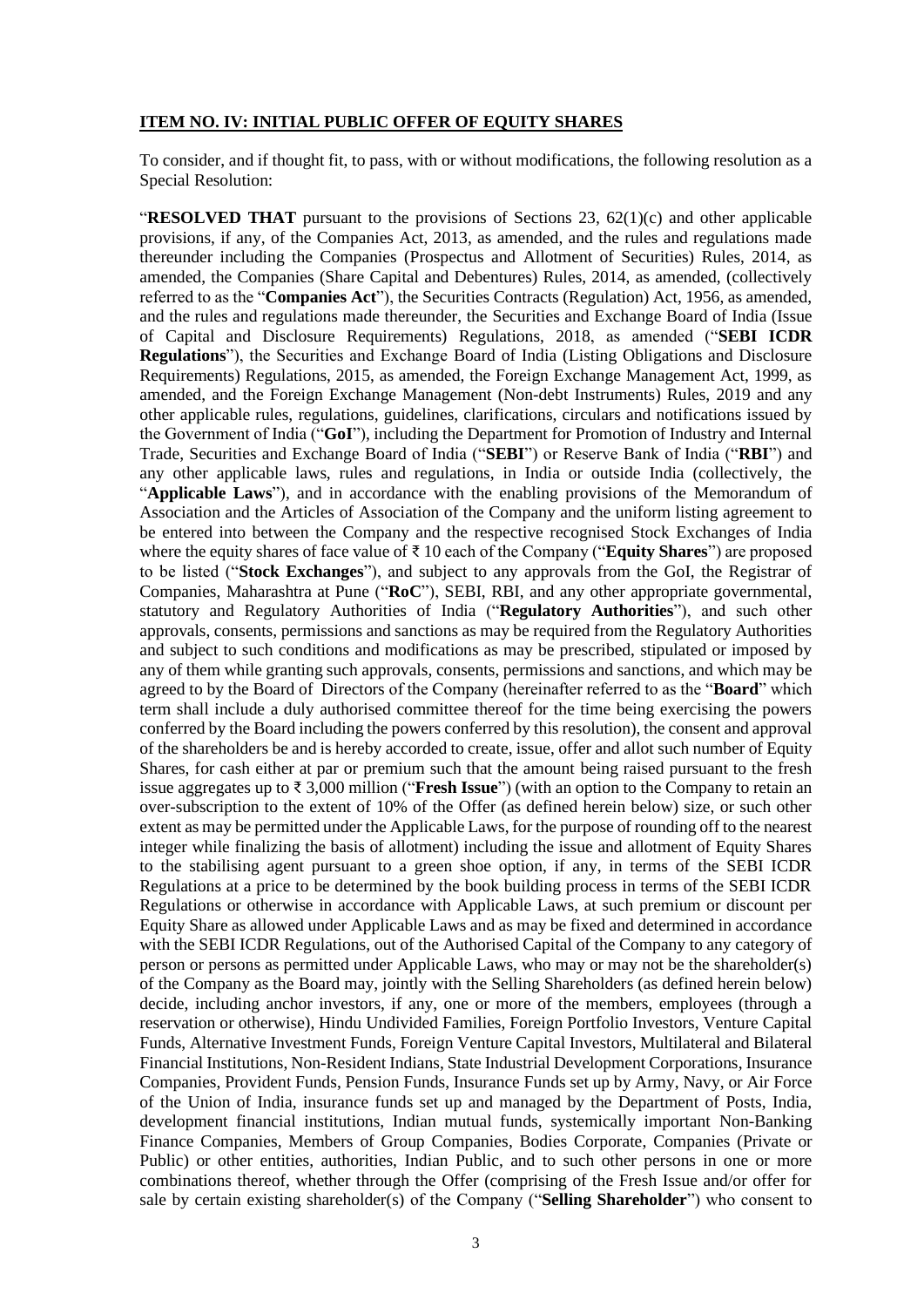tender the Equity Shares held by them for sale pursuant to the Offer ("**Offer for Sale**" and together with the Fresh Issue, the "**Offer**") or otherwise in one or more modes or combinations thereof and/or any other category of investors as may be permitted to invest under Applicable Laws and in one or more tranches in consultation with the BRLMs and/or underwriters and/or the stabilizing agent and/or other advisors or such persons appointed for the Offer and on such terms and conditions as may be finalised by the Board and the Selling Shareholder in consultation with the BRLMs and that the Board in consultation with the BRLMs may finalise all matters incidental thereto as it may in its absolute discretion thinks fit."

"**RESOLVED FURTHER THAT** the Board and such other persons as may be authorised by the Board be and is hereby authorised on behalf of the Company to make available for allocation, a portion of the Offer to any category(ies) of persons permitted under Applicable Law, including without limitation, eligible employees and/or shareholders of listed group companies ("**Reservation**") or to provide a discount to the Offer price to retail individual bidders or eligible employees ("**Discount**"); and to take any and all actions in connection with any Reservation or Discount as the Board may think fit or proper in its absolute discretion, including, without limitation, to negotiate, finalize and execute any document or agreement, and any amendments, supplements, notices or corrigenda thereto; seek any consent or approval required or necessary; give directions or instructions and do all such acts, deeds, matters and things as the Board may, from time to time, in its absolute discretion, think necessary, appropriate, or desirable; and settle any question, difficulty, or doubt that may arise with regard to or in relation to the foregoing."

**"RESOLVED FURTHER THAT** pursuant to the provisions of Sections 62(1)(c), 42 and any other applicable provisions, if any, of the Companies Act and other Applicable Laws, the consent and approval of the shareholders be and is hereby accorded to complete a private placement at the discretion of the Board of such number of Equity Shares as may be decided by the Board, to certain investors as permitted under Applicable Laws on or prior to the date of the red herring prospectus ("**Pre-IPO Placement**"), at such other price as decided by the Company, in consultation with the BRLMs, underwriters, placement agents and/or other advisors, determine in light of the then prevailing market conditions in accordance with Applicable Laws and do all such other acts, deeds, matters and things as the Board may from time to time, in their absolute discretion deem fit and including without limitation, negotiate, finalize and execute any document or agreement, including without limitation any private placement offer letters, placement agreement, escrow agreement, term sheet and such other documents or any amendments or supplements thereto and to open any bank account for the purpose if required, and to open any shares or securities account or escrow or custodian accounts as may be required in connection therewith and generally to do all such acts, deeds, matters and things in relation to all matters incidental to the Pre-IPO Placement or in relation to the foregoing and to settle any question, difficulty, or doubt that may arise with regard thereto or in relation to the foregoing. In the event of a Pre-IPO Placement, the size of the Offer would be reduced to the extent of Equity Shares issued under the Pre-IPO Placement."

"**RESOLVED FURTHER THAT** the Equity Shares so allotted under the Fresh Issue (including any reservation or Green Shoe Option) shall be subject to the Memorandum of Association and the Articles of Association of the Company and shall rank *pari passu* in all respects with the existing Equity Shares of the Company including rights in respect of dividend."

"**RESOLVED FURTHER THAT** for the purpose of giving effect to the above resolutions and any issue, transfer and allotment of Equity Shares pursuant to the Offer, the Board and such other persons as may be authorised by the Board or a committee constituted by the Board in consultation with the BRLMs, be and is hereby authorised to determine the terms of the Offer including the class of investors to whom the Equity Shares are to be allotted or transferred, the number of Equity Shares to be allotted or transferred in each tranche, issue price, premium amount, discount (as allowed under Applicable Laws), reservations, listing on one or more Stock Exchanges in India as the Board in its absolute discretion deems fit and do all such acts, deeds, matters and things in relation to the Offer including appointment of the intermediaries, opening escrow account, finalising the basis of allotment of the Equity Shares, and to negotiate, finalize and execute such deeds, documents agreements and any amendment thereto, as it may, in its absolute discretion, deem necessary, proper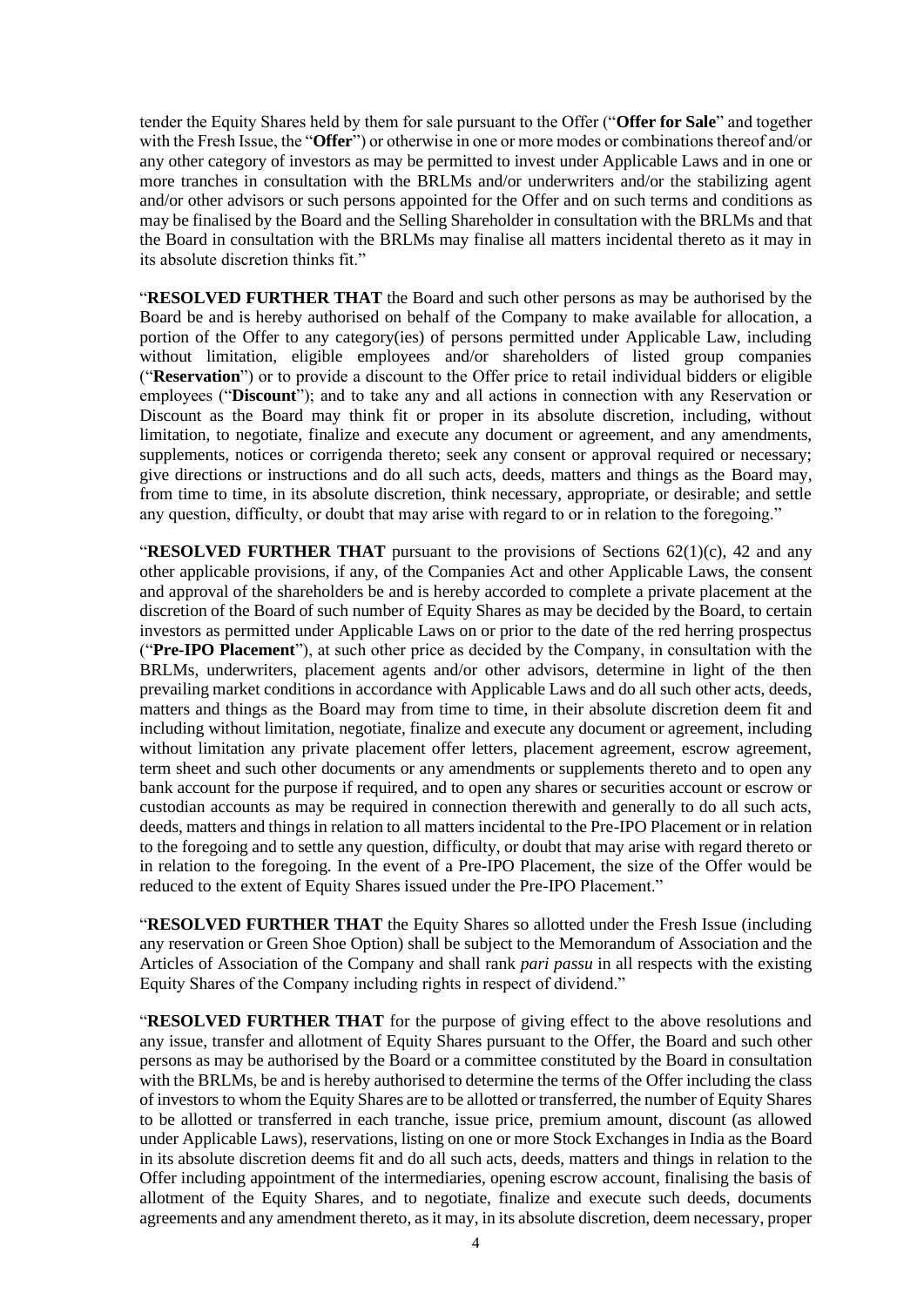or desirable including arrangements with BRLMs, underwriters, escrow agents, legal advisors, etc., to approve incurring of expenditure and payment of fees, commissions, brokerage, remuneration and reimbursement of expenses in connection with the Offer and to settle or give instructions or directions for settling any questions, difficulties or doubts that may arise, in regard to the offering, Offer, transfer and allotment of the Equity Shares, and utilization of the Fresh Issue proceeds, if applicable and such other activities as may be necessary in relation to the Offer and to accept and to give effect to such modifications, changes, variations, alterations, deletions and/or additions as regards the terms and conditions as it may, in its absolute discretion, deem fit and proper in the best interest of the Company and the Offer, without requiring any further approval of the members and that all or any of the powers conferred on the Company and the Board pursuant to these resolutions may be exercised by the Board or such committee thereof as the Board may constitute in its behalf."

"**RESOLVED FURTHER THAT** in connection with any of the foregoing resolutions, the Board and such other persons as may be authorised by the Board, on behalf of the Company, be and are hereby severally authorised to execute and deliver any and all other documents, papers or instruments, issue and provide certificates and to do or cause to be done any and all acts or things as may be necessary, appropriate or advisable in order to carry out the purposes and intent of the foregoing resolutions for the Offer; and any such documents so executed and delivered or acts and things done or caused to be done shall be conclusive evidence of the authority of the Company in so doing and any document so executed and delivered or acts and things done or caused to be done prior to the date hereof are hereby ratified, confirmed and approved as the acts and deeds of the Company, as the case may be."

"**RESOLVED FURTHER THAT** the Company Secretary is authorised to certify the true copy of the aforesaid resolutions."

### **ITEM NO. V: INCREASE IN INVESTMENT LIMITS FOR NON-RESIDENT INDIANS AND OVERSEAS CITIZENS OF INDIA**

To consider, and if thought fit, to pass, with or without modifications, the following resolution as a Special Resolution:

"**RESOLVED THAT** pursuant to the applicable provisions of Foreign Exchange Management Act, 1999, as amended ("**FEMA**"), Foreign Exchange Management (Non-debt instruments) Rules, 2019, as amended, and the Consolidated FDI Policy Circular of 2017, as amended, the Companies Act, 2013, as amended, and the rules and regulations made thereunder (collectively referred to as the "**Companies Act**") and subject to all applicable approvals, permissions and sanctions of the Reserve Bank of India ("**RBI**"), the Ministry of Finance, the Ministry of Corporate Affairs, Government of India and other concerned authorities and subject to such conditions as may be prescribed by any of the said concerned authorities while granting such approvals, permissions or sanctions which may be agreed to by the board of directors of the Company ("**Board**"), the limit of investment by the Non-resident Indians ("**NRI**") and Overseas Citizens of India ("**OCI**"), together, in the equity shares of face value of  $\bar{\tau}$  10 each of the Company, including, without limitation, by subscription in the initial public offering in accordance with the Securities and Exchange Board of India (Issue of Capital and Disclosure Requirements) Regulations, 2018, as amended, or direct purchase or acquisition from the open market or otherwise, is increased from 10% to 24% of the paid-up equity share capital of the Company, provided however that the shareholding of each NRI or OCI in the Company shall not exceed 5% of the paid-up equity share capital or such other limit as may be stipulated by RBI in each case, from time to time."

"**RESOLVED FURTHER THAT** the Board and such other persons as may be authorised by the Board, be and are hereby severally authorised to do all such acts, things and deeds on behalf of the Company and make such filings / application with the regulatory authorities, including RBI, to effectively implement this resolution."

"**RESOLVED FURTHER THAT** the Company Secretary is authorised to certify the true copy of the aforesaid resolutions."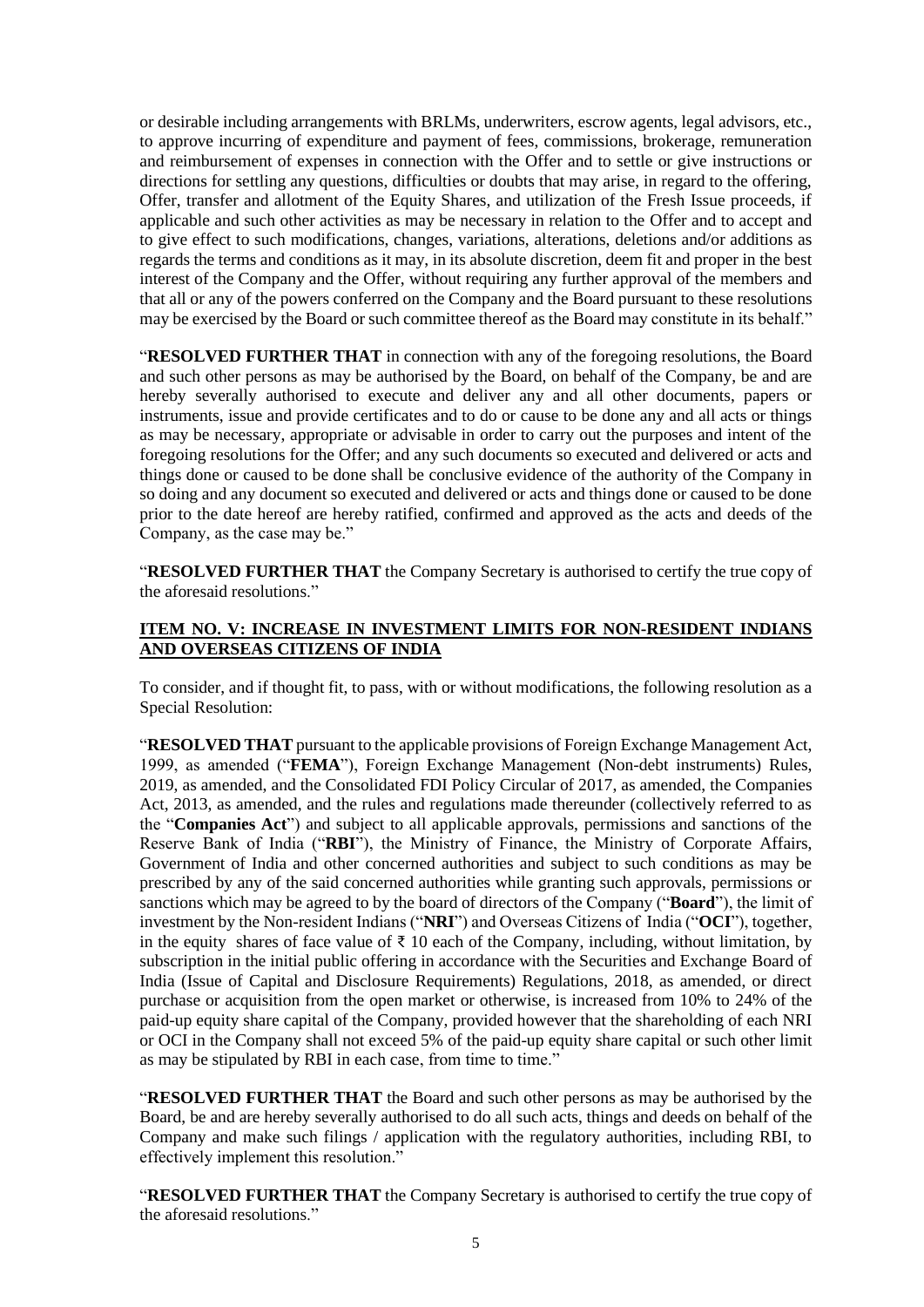### **ITEM NO. VI: APPOINTMENT OF MR. PRABHAKAR DATTATRAYA KARANDIKAR AS INDEPENDENT DIRECTOR**

To consider, and if thought fit, to pass, with or without modifications, the following resolution as an Ordinary Resolution:

**"RESOLVED THAT** pursuant to the provisions of Sections 149 and 152 read with Schedule IV and other applicable provisions, if any, of the Companies Act, 2013 ("the Act") and the Companies (Appointment and Qualification of Directors) Rules, 2014 (including any statutory modification(s) or re-enactment(s) thereof, for the time being in force), Mr. Prabhakar Dattatraya Karandikar (DIN 02142050), who qualifies for being appointed as an Independent Director and in respect of whom the Company has received a notice in writing under Section 160 of the Act from a member proposing his candidature for the office of Director, be and is hereby appointed as an Independent Director of the Company, not liable to retire by rotation and to hold office for a term of 05 (five) consecutive years, that is, up to February 07, 2025."

### **ITEM NO. VII: APPOINTMENT OF MR. RAJENDRA RAMRAO NIMBHORKAR AS INDEPENDENT DIRECTOR**

To consider, and if thought fit, to pass, with or without modifications, the following resolution as an Ordinary Resolution:

**"RESOLVED THAT** pursuant to the provisions of Sections 149 and 152 read with Schedule IV and other applicable provisions, if any, of the Companies Act, 2013 ("the Act") and the Companies (Appointment and Qualification of Directors) Rules, 2014 (including any statutory modification(s) or re-enactment(s) thereof, for the time being in force), Mr. Rajendra Ramrao Nimbhorkar (DIN 08152265), who qualifies for being appointed as an Independent Director and in respect of whom the Company has received a notice in writing under Section 160 of the Act from a member proposing his candidature for the office of Director, be and is hereby appointed as an Independent Director of the Company, not liable to retire by rotation and to hold office for a term of 05 (five) consecutive years, that is, up to February 07, 2025."

> **By Order of the Board of Directors For BVG India Limited**

**Place: Pune Rajni R. Pamnani Date:** July 04, 2020 Company Secretary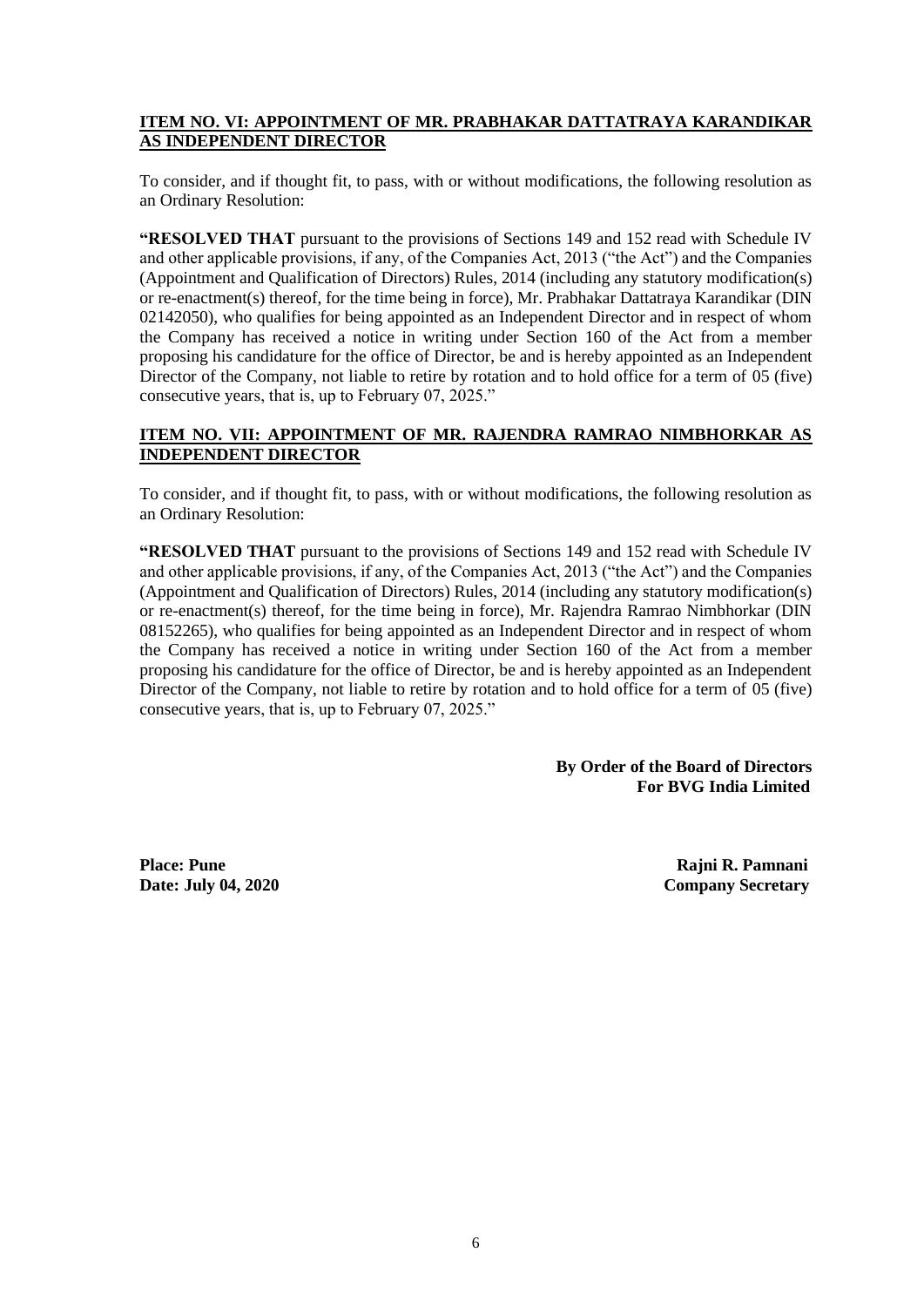#### **NOTES**

- 1. The Statement under Section 102 of the Companies Act, 2013, as amended, in respect of the special business is annexed herewith and forms part of the notice.
- 2. Pursuant to Section 20(2) of the Companies Act and Rule 35 of the Companies (Incorporation) Rules, 2014, as amended, companies are permitted to send official documents to their shareholders electronically.
- 3. All documents referred to in the notice and in the accompanying explanatory statement will be available for inspection through an electronic mode. The Company shall provide the EGM notice through e-mail of the members registered with the Company or with the depository and *also* on the website of the Company. All other documents shall be sent by way of an e-mail on a request being made by the respective shareholder(s).
- 4. This Extraordinary General Meeting is being conducted pursuant to Sections 100, 101 and 108 of the Companies Act, 2013, the rules thereunder ("**Companies Act**") and General Circulars 14/2020 dated April 8, 2020, 17/2020 dated April 13, 2020 and 22/2020 dated June 15, 2020 issued by the Ministry of Corporate Affairs, Government of India (collectively the "**General Circulars**"). In accordance with the General Circulars, shareholders are requested to kindly note the following:
	- a) This Extraordinary General Meeting ("**EGM**") will be held through video conference / other audio visual means at **<https://bit.ly/BVGIndiaEGM>** . In case a shareholder is unable to physically attend the EGM, the shareholder can attend by logging on to the above link on the date and time of the EGM.
	- b) On the day of the EGM, the above link shall be kept open from 01:45 P.M i.e., 15 minutes before the time scheduled for the commencement of the EGM and shall not be closed till the expiry of 15 minutes after the Meeting;
	- c) The attendance of shareholders through video conference shall be counted for the purpose of reckoning of quorum under Section 103 of the Companies Act.
	- d) A copy of this notice can be accessed by the shareholders on the website of the Company at **<http://bvgindia.com/>egm**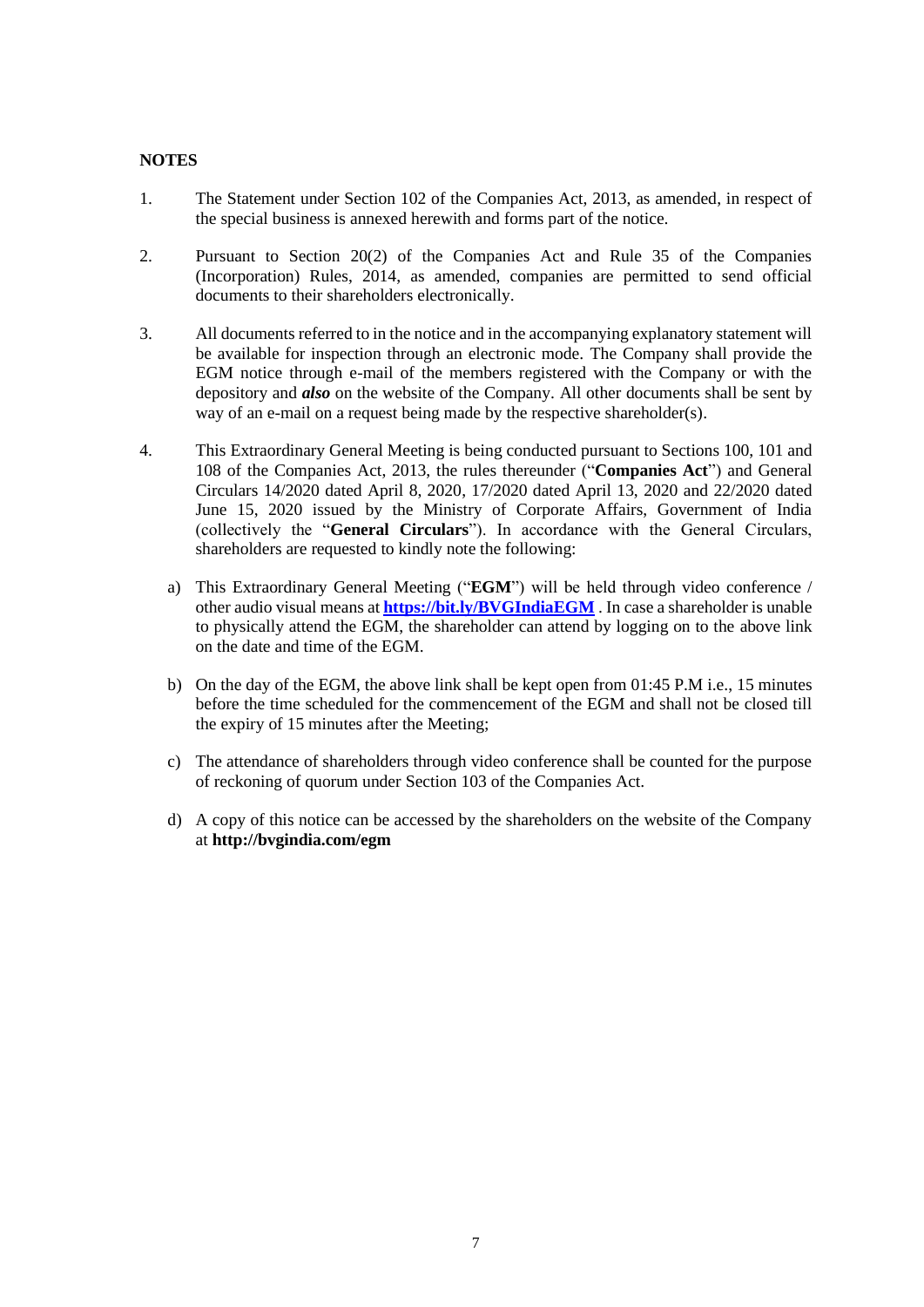### **EXPLANATORY STATEMENT PURSUANT TO SECTION 102 OF THE COMPANIES ACT, 2013 ANNEXURE TO AND FORMING PART OF THE NOTICE DATED JULY 04, 2020.**

The following Statement relating to the accompanying Notice sets out all material facts:

#### **ITEM NO. I: INCREASE IN THE AUTHORISED SHARE CAPITAL OF THE COMPANY**

The Company is proposing to undertake an initial public offer of the equity shares of face value of ₹ 10 each ("**Equity Shares**") of the Company comprising of fresh issuance of Equity Shares by the Company ("**Fresh Issue**") and an offer for sale of Equity Shares by certain existing shareholders of the Company ("**Selling Shareholders**") ("**Offer for Sale**" and together with the Fresh Issue, the "**Offer**"), and list the Equity Shares on one or more of the stock exchanges.

In view of the above, the existing  $\bar{\tau}$  42,00,00,000/- (Rupees Forty Two Crores only) divided into 2,71,64,861 (Two Crores Seventy One Lakhs Sixty Four Thousand Eight Hundred and Sixty One) equity shares of ₹ 10/- (Rupees Ten only) each and 1,48,35,139 (One Crore Forty Eight Lakhs Thirty Five Thousand One Hundred and Thirty Nine) compulsory convertible cumulative preference shares of  $\bar{\xi}$  10/- (Rupees Ten only ) each is proposed to be increased to  $\bar{\xi}$ 47,00,00,000/- (Rupees Forty Seven Crores only) divided into 3,21,64,861 (Three Crores Twenty One Lakhs Sixty Four Thousand Eight Hundred and Sixty One only) equity shares of ₹ 10/-(Rupees Ten only) each and 1,48,35,139 (One Crore Forty Eight Lakhs Thirty Five Thousand One Hundred and Thirty Nine) compulsory convertible cumulative preference shares of ₹ 10/- (Rupees Ten only) each.

The Board of Directors of the Company ("**Board**") had by its resolution dated August 27, 2019, approved an increase in the authorised share capital of the Company, subject to the approval by the shareholders. However, such approval of the shareholders was not obtained subsequently. Accordingly, in supersession of its resolution dated August 27, 2019, the Board has approved the aforementioned increase in the authorised share capital of the Company by way of its resolution dated July 4, 2020.

None of the directors or key managerial personnel of the Company, or the relatives of the aforementioned persons are interested in the said resolution.

The Board recommends the resolution set out at Item No. I of the accompanying Notice for your approval as special resolution.

#### **ITEM NO. II AND III: ALTERATION OF THE MEMORANDUM OF ASSOCIATION OF THE COMPANY AND ADOPTION OF NEW ARTICLES OF ASSOCIATION OF THE COMPANY**

In view of (i) an increase in the authorised share capital of the Company; and (ii) notification of the Companies Act, 2013, as amended, and the rules and regulations made thereunder, the memorandum of association of the Company is required to be altered. The existing Clause V of the Memorandum of Association of the Company, are proposed to be substituted with the following:

*"V. The Authorised Share Capital of the Company is ₹ 47,00,00,000/- (Rupees Forty Seven Crores only) divided into 3,21,64,861 (Three Crores Twenty One Lakhs Sixty Four Thousand Eight Hundred and Sixty One) equity shares of ₹ 10/- (Rupees Ten only) each and 1,48,35,139 (One Crore Forty Eight Lakhs Thirty Five Thousand One Hundred and Thirty Nine) compulsory convertible cumulative preference shares of ₹ 10/- (Rupees Ten only) each with power to increase or reduce the capital of the Company and/or the nominal value of the shares and to divide the shares in the capital for the time being into several classes and to attach thereto respectively such preferential, deferred, qualified or special rights, privileges or conditions with or without voting rights as may*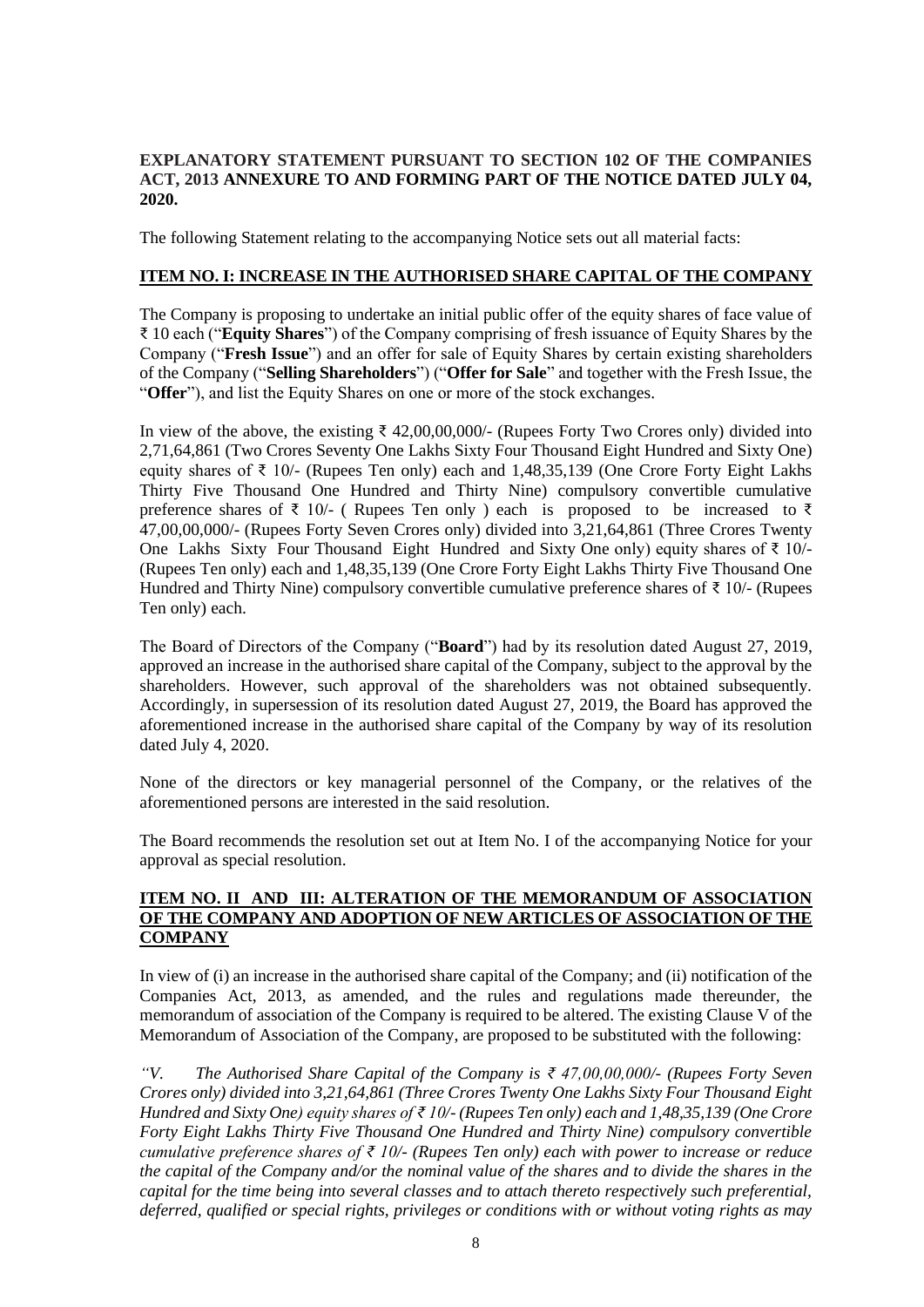*be determined by or in accordance with the Articles of Association of the Company or as may be decided by the board of directors or by the Company in General Meeting, as applicable, in conformity with the provisions of the Act, and to vary, modify, amalgamate or abrogate any such rights, privileges or conditions and to consolidate or sub-divide the shares and issue shares of higher or lower denominations in such manner as may be permitted by the Act or provided by the Articles of Association of the Company for the time being;."*

Further, all references to "Companies Act, 1956" in the Memorandum of Association shall stand replaced with "Companies Act, 2013".

Additionally, the Articles of Association of the Company ("**Articles of Association**") is required to be altered in view of (i) notification of the Companies Act, 2013, as amended, and the rules and regulations made thereunder, (ii) an increase in the authorised share capital of the Company, and (iii) the proposal to undertake an initial public offer of the equity shares of face value of  $\bar{\tau}$  10 each of the Company ("**Equity Shares**") comprising of fresh issuance of Equity Shares by the Company ("**Fresh Issue**") and an offer for sale of Equity Shares by certain existing shareholders of the Company ("**Offer for Sale**" and together with the Fresh Issue, the "**Offer**"), and list the Equity Shares on one or more of the stock exchanges. The Company therefore proposes to adopt a new set of Articles of Association that shall conform to the requirements and directions provided by the stock exchanges prior to filing of the draft red herring prospectus with the Securities and Exchange Board of India ("**SEBI**") and the relevant stock exchanges and contain such other articles as required by a public limited company under applicable laws (including the Companies Act, 2013).

Copy of existing Memorandum of Association ("**MoA**") and the Articles of Association and the revised Articles of Association will be made available for inspection. The documents will be shared by the Company with the shareholders through e-mail. Pursuant to the provisions of Sections 13 and 14 of the Companies Act, 2013 as applicable, any amendment in the MoA and the Articles of Association requires approval of the shareholders of the Company.

The Board of Directors of the Company ("**Board**") had by its resolutions each dated August 27, 2019, approved certain amendments to the MoA and Articles of Association of the Company, subject to the approval by the shareholders. However, such approval of the shareholders was not obtained subsequently. Accordingly, in supersession of its resolutions dated August 27, 2019, the Board has approved the amendments as set out above, by way of its resolution dated July 4, 2020.

None of the directors or key managerial personnel of the Company, or the relatives of the aforementioned persons are interested in the said resolutions.

The Board recommends the resolutions set out at Item Nos. II and III of the accompanying Notice for your approval as special resolutions.

## **ITEM NO. IV: INITIAL PUBLIC OFFER OF EQUITY SHARES**

The Company proposes to undertake an initial public offering of equity shares of face value of  $\bar{\tau}$  10 each of the Company ("**Equity Shares**") which shall consist of a fresh issue of Equity Shares ("**Fresh Issue**") and an offer for sale by certain existing shareholder(s) of the Company ("**Offer for Sale**" and together with Fresh Issue, the "Offer"). The Company intends to at the discretion of the board of directors of the Company (which shall include a duly authorised committee thereof for the time being exercising the powers conferred by the Board including the powers conferred by this resolution), undertake the Offer and list its Equity Shares at an opportune time in consultation with the book running lead managers ("**BRLMs**") and other advisors and subject to applicable regulatory approvals and other approvals, to the extent necessary.

In view of the above and in terms of Section  $62(1)(c)$ , and other applicable provisions of the Companies Act, 2013 ("**Companies Act**"), the approval of the shareholders of the Company is required through a special resolution.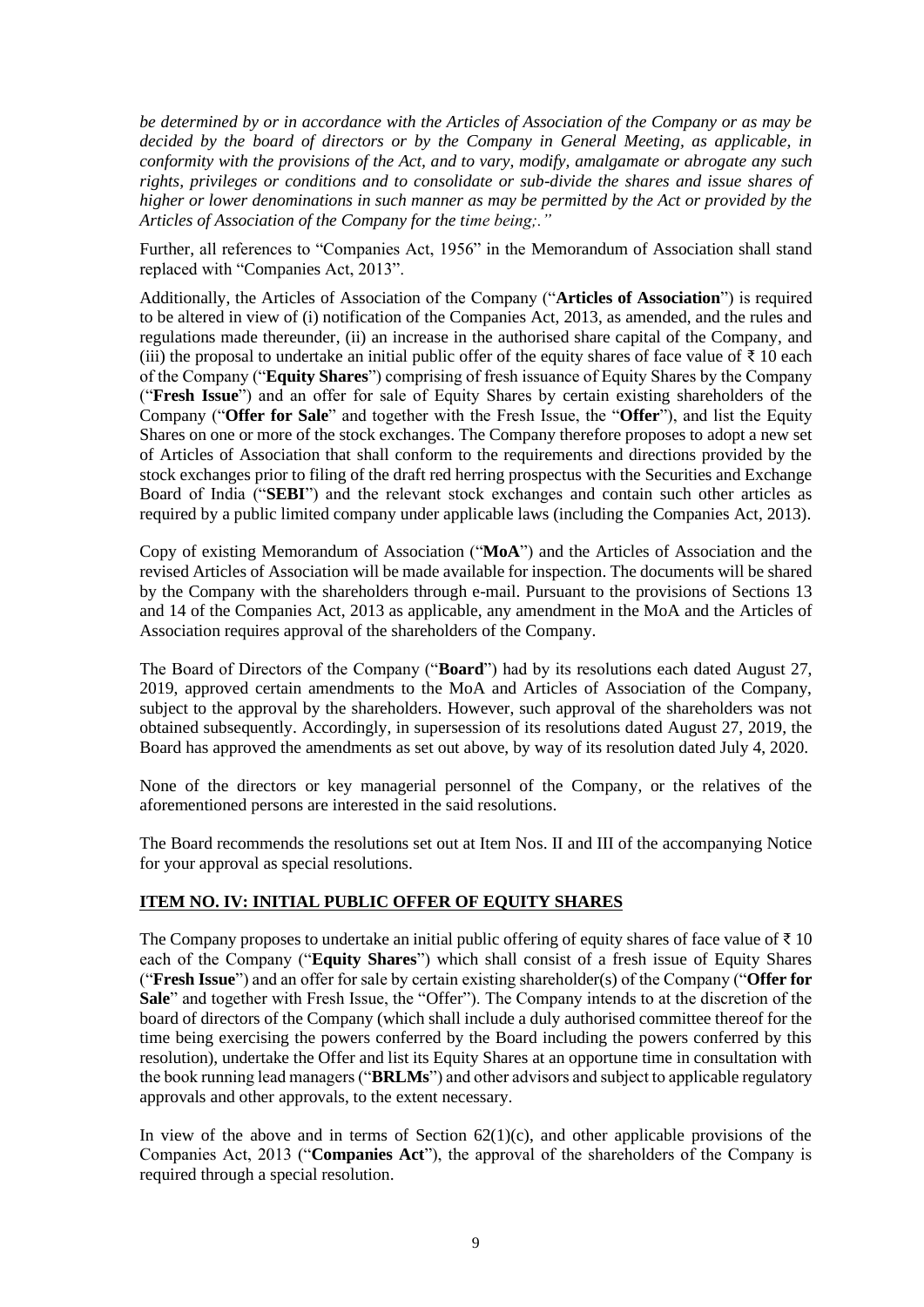The Company proposes to allot such number of Equity Shares in the Fresh Issue aggregating up to ₹3,000 million on such terms and at such price or prices and at such time as may be considered appropriate by the Board and the Selling Shareholder in consultation with the BRLMs, to the various categories of permitted investors who may or may not be the shareholder(s) of the Company in the initial public offer by way of book building method under the Securities and Exchange Board of India (Issue of Capital and Disclosure Requirements) Regulations, 2018, as amended ("**SEBI ICDR Regulations**"). The Equity Shares, if any, allotted vide the Offer shall rank in all respects *pari passu* with the existing Equity Shares of the Company. The proceeds of the Fresh Issue will be utilised for the purposes that shall be disclosed in the draft red herring prospectus, red herring prospectus and the prospectus. The Board has the authority to modify the above objects on the basis of the requirements of the Company, in accordance with applicable laws.

The Equity Shares are proposed to be listed on the BSE Limited, the National Stock Exchange of India Limited and any other stock exchange as determined by the Board at its absolute discretion (together, the "**Stock Exchanges**") and the Company will be required to enter into listing agreements with each of the Stock Exchanges.

The Company will not make an offer of Equity Shares to the Promoters of the Company in the Offer.

The Board of Directors of the Company ("**Board**") had by its resolution dated August 27, 2019, approved the proposed initial public offering by the Company, subject to the approval by the shareholders. However, such approval of the shareholders was not obtained subsequently. Accordingly, in supersession of its resolution dated August 27, 2019, the Board has approved the Offer by way of its resolution dated July 4, 2020.

None of the directors or key managerial personnel of the Company, or the relatives of the aforementioned persons are interested in the said resolution.

No change in control of the Company or its management of its business is intended or expected pursuant to the Offer.

Accordingly, approval of the shareholders of the Company is sought to issue Equity Shares under Section  $62(1)(c)$  and other applicable provisions of the Companies Act and the rules and regulations made thereunder, each, as amended.

The Board recommends the resolution set out at Item No. IV of the accompanying Notice for your approval as special resolution.

### **ITEM NO. V: INCREASE IN INVESTMENT LIMITS FOR NON-RESIDENT INDIANS AND OVERSEAS CITIZENS OF INDIA**

In terms of Foreign Exchange Management Act, 1999, as amended, the Foreign Exchange Management (Non-debt Instruments) Rules, 2019, as amended (the "**FEMA Regulations**"), and the Consolidated Policy Circular of 2017, as amended (together with the FEMA Regulations, the "**FEMA Laws**"), the Non-Resident Indians ("**NRI**") and Overseas Citizens of India ("**OCI**"), together, can acquire and hold up to an aggregate limit of 10% of the paid up equity share capital of an Indian company. The FEMA Laws further provide that the limit of 10% can be further increased up to 24%, by passing a special resolution to that effect by the shareholders and followed by necessary filings with Reserve Bank of India. Considering the proposal of intending to get the equity shares of the Company listed, the board of directors of the Company has, at its meeting held on July 04, 2020 proposed, subject to the approval of the shareholders by way of a special resolution, to increase the foreign investment limit of NRIs and OCIs to 24% of the paid up equity share capital of the Company.

None of the directors or key managerial personnel of the Company, or the relatives of the aforementioned persons are interested in the said resolution.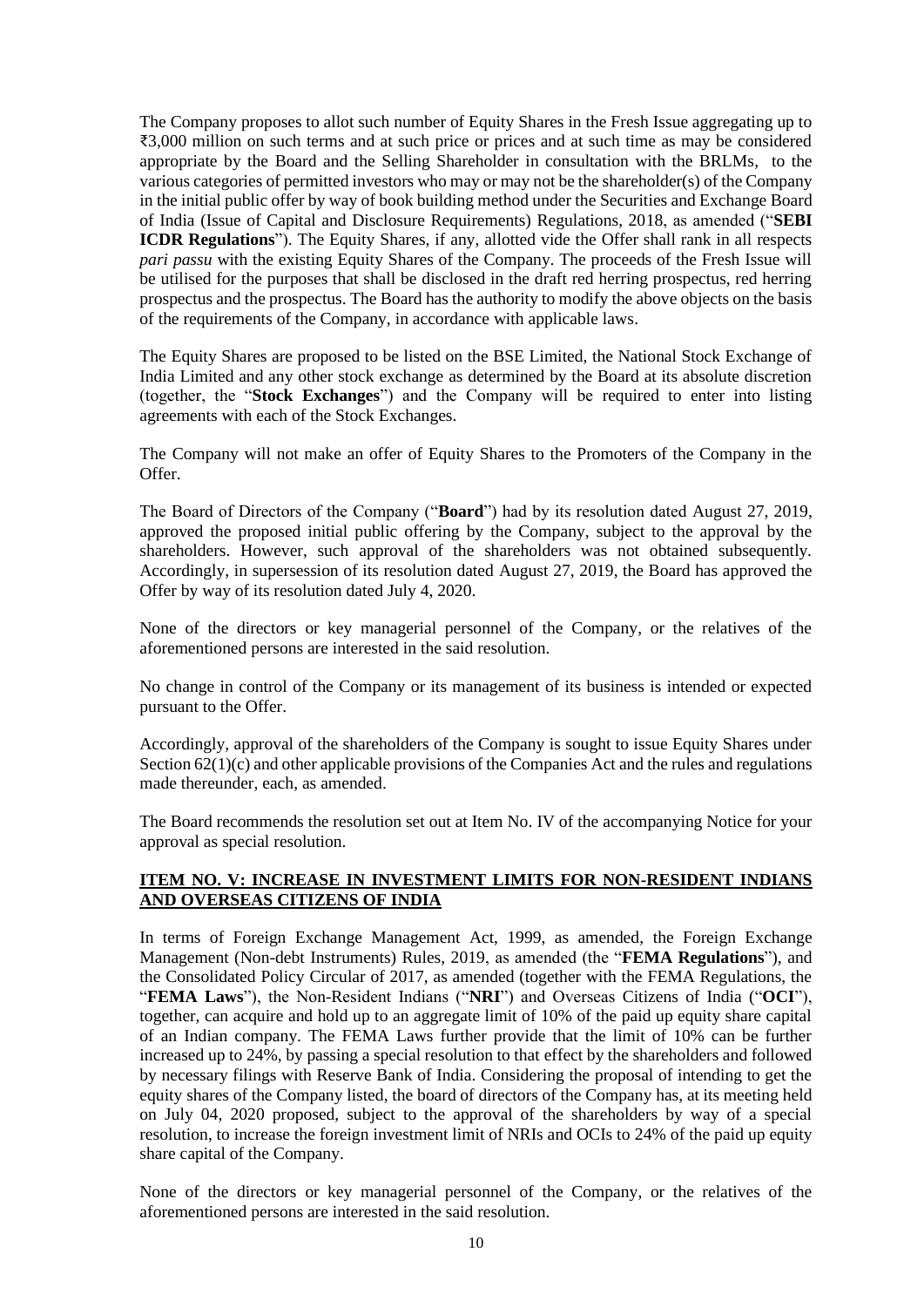The Board recommends the resolution set out at Item No. V of the accompanying Notice for your approval as special resolution.

## **ITEM NO. VI: APPOINTMENT OF MR. PRABHAKAR DATTATRAYA KARANDIKAR AS INDEPENDENT DIRECTOR**

The Board of Directors of the Company, on the recommendation of the Nomination and Remuneration Committee had appointed Mr. Prabhakar Dattatraya Karandikar as an Additional Director with effect from February 08, 2020 to be designated as "Non-Executive and Independent Director" of the Company in the ensuing general meeting. Accordingly, in view of the growing complexities in the business and regulatory requirement, the Board of Directors of the Company subject to the approval of Shareholders at the General Meeting has appointed Mr. Prabhakar Dattatraya Karandikar as an Independent Director of the Company not liable to retire by rotation, to hold office for a period of 05 years.

Mr. Prabhakar Dattatraya Karandikar has a vast experience of working in different areas of public administration and holding responsible positions in Government of Maharashtra and Government of India, including public sector companies. He has extensive career in Public Sector Management, Investment Banking and financial fields. He also has a vast experience of working either as Managing Director (public sector) or as Nominee Director (both in public and private sector) and as Independent Director in a large number of companies (both in public and private sector). His experience shall benefit the Board at its deliberations.

Section 150(2) of the Companies Act, 2013 states that the appointment of the Independent Director shall be approved by the Company in its General Meeting. Mr. Prabhakar Dattatraya Karandikar has submitted a Declaration in writing to the effect that he meets the criteria of independence under Section 149(6) of the Companies Act, 2013.

Accordingly, the Directors recommend this Resolution for approval of the shareholders.

None of the Directors or Key Managerial Personnel (except Mr. Prabhakar Dattatraya Karandikar) of the Company including their relatives are interested or concerned in the Resolution except to the extent of their shareholding, if any, in the Company.

The Board recommends the resolution set out at Item No. VI of the accompanying Notice for your approval as ordinary resolution.

## **ITEM NO. VII: APPOINTMENT OF MR. RAJENDRA RAMRAO NIMBHORKAR AS INDEPENDENT DIRECTOR**

The Board of Directors of the Company had appointed Mr. Rajendra Ramrao Nimbhorkar as an Additional Director to be designated at "Non-Executive and Independent Director" of the Company with effect from February 08, 2020 to be designated as "Non-Executive and Independent Director" of the Company in the ensuing general meeting. Accordingly, in view of the growing complexities in the business and regulatory requirement, the Board of Directors of the Company subject to the approval of Shareholders at the General Meeting has appointed Mr. Rajendra Ramrao Nimbhorkar as an Independent Director on the Board of the Company.

Mr. Rajendra Ramrao Nimbhorkar has a served in the Indian Army for 40 years in various staff and command appointments in various ports of country. He has also served overseas for Ministry of Defence in various appointments and conducting military to military activities with USA, UK and other countries. He was appointed as the Master General of Ordanance of the Indian Army where the officer was responsible for procuring vehicles, arms, ammunition, clothing and equipment from revenue budget for Indian Army. His experience shall benefit the Board at its deliberations.

Section 150(2) of the Companies Act, 2013 states that the appointment of the Independent Director shall be approved by the Company in its General Meeting. Mr. Rajendra Ramrao Nimbhorkar has